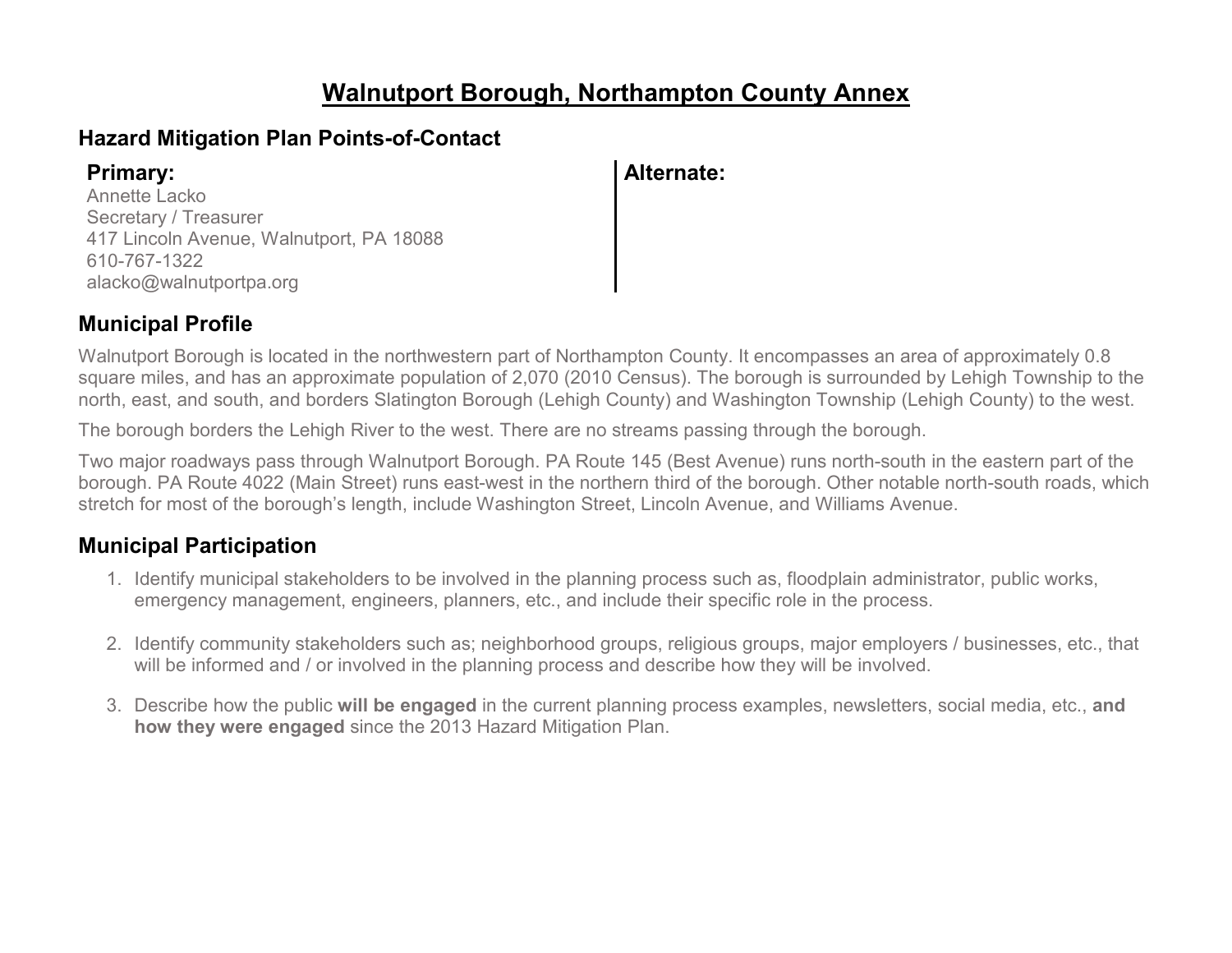# **Compliance with the National Flood Insurance Program (NFIP)**

| <b>Topic</b>                                                                                                                                      | Identify source of information, if<br>different from the one listed.     | <b>Additional Comments</b> |
|---------------------------------------------------------------------------------------------------------------------------------------------------|--------------------------------------------------------------------------|----------------------------|
| <b>1. Staff Resources</b>                                                                                                                         |                                                                          |                            |
| Is the Community Floodplain Administrator (FPA) or NFIP Coordinator certified?                                                                    | <b>Community FPA</b>                                                     |                            |
| Is floodplain management an auxiliary function?                                                                                                   | <b>Community FPA</b>                                                     |                            |
| Provide an explanation of NFIP administration services (e.g., permit review, GGIS, education or<br>outreach, inspections, engineering capability) | <b>Community FPA</b>                                                     |                            |
| What are the barriers to running an effective NFIP program in the community, if any?                                                              | <b>Community FPA</b>                                                     |                            |
| 2. Compliance History                                                                                                                             |                                                                          |                            |
| Is the community in good standing with the NFIP?                                                                                                  | State NFIP Coordinator, FEMA NFIP<br>Specialist, or community records    |                            |
| Are there any outstanding compliance issues (i.e., current violations)?                                                                           |                                                                          |                            |
| When was the most recent Community Assistance Visits (CAV) or Community Assistance<br>Contact (CAC)?                                              |                                                                          |                            |
| Is a CAV or CAC scheduled or needed?                                                                                                              |                                                                          |                            |
| 3. Regulation                                                                                                                                     |                                                                          |                            |
| When did the community enter the NFIP?                                                                                                            | <b>NFIP Community Status Book</b>                                        |                            |
| Are the Flood Insurance Rate Maps (FIRMs) digital or paper?<br>How are residents assisted with mapping?                                           | <b>Community FPA</b>                                                     |                            |
| Do floodplain regulations meet or exceed FEMA or State minimum requirements?<br>If so, in what ways?                                              | <b>Community FPA</b>                                                     |                            |
| Describe the permitting process                                                                                                                   | Community FPA, State, FEMA NFIP                                          |                            |
| <b>4. Insurance Summary</b>                                                                                                                       |                                                                          |                            |
| How many NFIP policies are in the community?<br>What is the total premium and coverage?                                                           | State NFIP Coordinator or<br><b>FEMA NFIP Specialist</b>                 |                            |
| How many claims have been paid in the community? What is the total amount of paid claims?<br>How many substantial damage claims have there been?  | FEMA NFIP or<br><b>Insurance Specialist</b>                              |                            |
| How many structures are exposed to flood risk within the community?                                                                               | <b>Community FPA or GIS Analyst</b>                                      |                            |
| Describe any areas of flood risk with limited NFIP policy coverage                                                                                | Community FPA or<br><b>FEMA Insurance Specialist</b>                     |                            |
| 5. Community Rating System (CRS)                                                                                                                  |                                                                          |                            |
| Does the community participate in CRS?                                                                                                            | Community FPA, State, or FEMA NFIP                                       |                            |
| If so, what is the community's CRS Class Ranking?                                                                                                 | Flood Insurance Manual<br>(http://www.fema.gov/floodinsurancemanual.gov) |                            |
| What categories and activities provide CRS points and how can the Class be improved?                                                              |                                                                          |                            |
| Does the plan include CRS planning requirements?                                                                                                  | Community FPA, FEMA CRS<br>Coordinator, or ISO representative            |                            |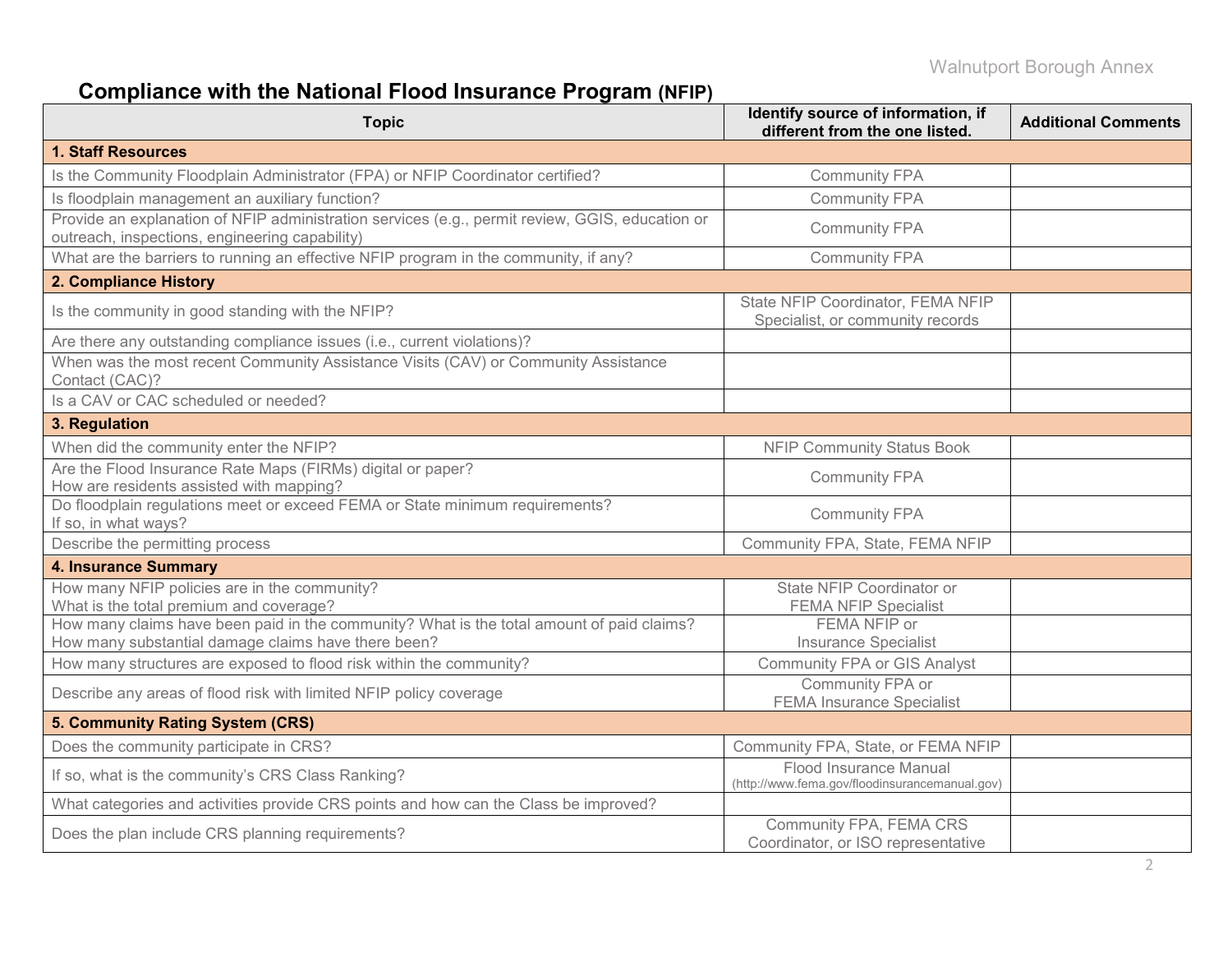### **Community Assets**

Community assets are defined to include anything that is important to the character as well as the function of a community, and can be described in four categories, they are; people, economy, natural environment and built environment. Please identify the community assets and location under each category.

#### **1. People**

- Concentrations of vulnerable populations such as the elderly, physically or mentally disabled, non-English speaking, and the medically or chemically dependent.
- Types of visiting populations where large numbers of people are concentrated such as visitors for special events and students.

#### **2. Economy**

Major employers, primary economic sectors such as agriculture and commercial centers where losses would have a severe impact on the community.

#### **3. Natural Environment**

Those areas / features that can provide protective functions that reduce the magnitude of hazard events such as, wetlands or riparian areas, and other environmental features important to protect.

#### **4. Built Environment**

- Existing structures such as, concentrations of buildings that may be more vulnerable to hazards based on location, age, construction type and / or condition of use.
- **Infrastructure systems such as water and wastewater facilities, power utilities, transportation systems,** communication systems, energy pipelines and storage.
- High potential loss facilities such as, dams, locations that house hazardous materials, military and / or civilian defense installations.
- Critical facilities such as, hospitals, medical facilities, police and fires stations, emergency operations centers, shelters, schools and airports / heliports.
- Cultural / historical resources such as, museums, parks, stadiums, etc.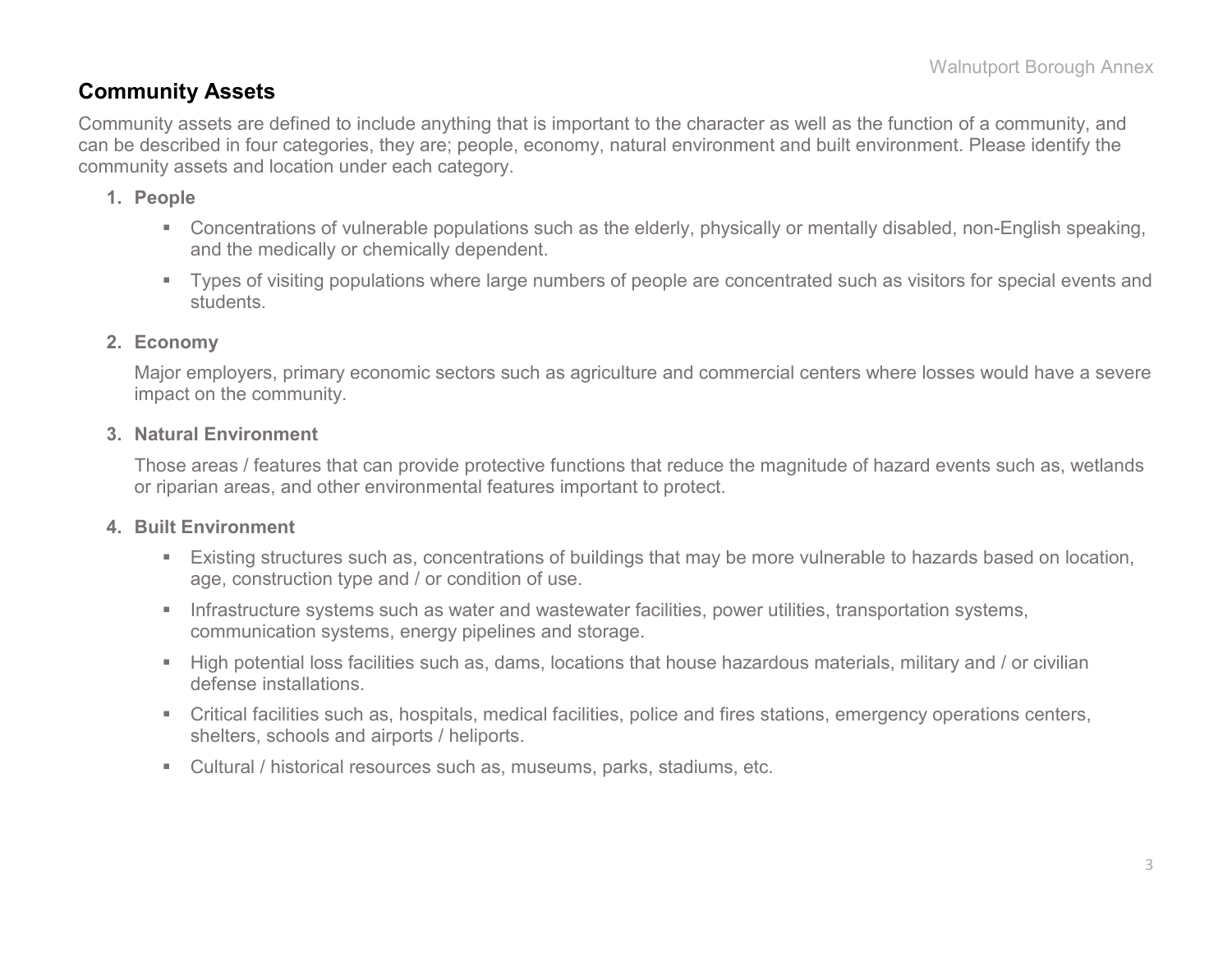# **Capability Assessment**

|            |                                                                  |            | <b>Status</b>                                                |                      |                                                     | <b>Effect on</b><br><b>Hazard Loss</b>                 | Change                                                 |                                                                                                       | How can                                                                    |                                      |
|------------|------------------------------------------------------------------|------------|--------------------------------------------------------------|----------------------|-----------------------------------------------------|--------------------------------------------------------|--------------------------------------------------------|-------------------------------------------------------------------------------------------------------|----------------------------------------------------------------------------|--------------------------------------|
| Capability | <b>Regulatory</b><br>$\checkmark$ Tools<br>$\checkmark$ Programs | Place<br>르 | <b>Date</b><br><b>Adopted</b><br><b>or</b><br><b>Updated</b> | Development<br>Under | Department /<br><b>Agency</b><br><b>Responsible</b> | <b>Reduction:</b><br>-Supports<br>-Neutral<br>-Hinders | <b>since 2013</b><br>Plan?<br>+ Positive<br>- Negative | Has the 2013<br><b>Plan been</b><br>integrated into<br>the Regulatory<br>Tool/Program?<br>If so, how? | these<br>capabilities<br>be expanded<br>and improved<br>to reduce<br>risk? | <b>Additional</b><br><b>Comments</b> |
|            | Comprehensive Plan                                               | $\times$   | 2005                                                         |                      | Borough                                             | S                                                      |                                                        |                                                                                                       |                                                                            |                                      |
|            | Capital Improvement Plan                                         |            |                                                              |                      |                                                     |                                                        |                                                        |                                                                                                       |                                                                            |                                      |
|            | Economic Development Plan                                        |            |                                                              |                      |                                                     |                                                        |                                                        |                                                                                                       |                                                                            |                                      |
|            | Continuity of Operations Plan                                    |            |                                                              |                      |                                                     |                                                        |                                                        |                                                                                                       |                                                                            |                                      |
|            | Stormwater Management Plan /<br>Ordinance                        | $\times$   | 2005                                                         |                      | Borough                                             | $\mathbb N$                                            |                                                        |                                                                                                       |                                                                            |                                      |
|            | Open Space Management Plan<br>(or Parks/Rec., Greenways Plan)    | $\times$   | 2003                                                         |                      | Borough                                             | N                                                      |                                                        |                                                                                                       |                                                                            |                                      |
|            | <b>Natural Resource Protection Plan</b>                          |            |                                                              |                      |                                                     |                                                        |                                                        |                                                                                                       |                                                                            |                                      |
|            | <b>Transportation Plan</b>                                       |            |                                                              |                      |                                                     |                                                        |                                                        |                                                                                                       |                                                                            |                                      |
|            | <b>Historic Preservation Plan</b>                                |            |                                                              |                      |                                                     |                                                        |                                                        |                                                                                                       |                                                                            |                                      |
| Regulatory | Floodplain Management Plan                                       | $\times$   | 4/2001                                                       |                      | Borough                                             | $\mathbf S$                                            |                                                        |                                                                                                       |                                                                            | Last FEMA<br>map update              |
|            | <b>Farmland Preservation</b>                                     |            |                                                              |                      |                                                     |                                                        |                                                        |                                                                                                       |                                                                            |                                      |
|            | <b>Evacuation Plan</b>                                           | $\times$   | 1992                                                         |                      | Borough                                             | $\mathsf{N}$                                           |                                                        |                                                                                                       |                                                                            |                                      |
| Planning & | Disaster Recovery Plan                                           | $\times$   | 1992                                                         |                      | Borough                                             | $\mathsf{N}$                                           |                                                        |                                                                                                       |                                                                            |                                      |
|            | <b>Hazard Mitigation Plan</b>                                    | $\times$   | 11/2018                                                      |                      | County EMA                                          | $\mathbb N$                                            |                                                        |                                                                                                       |                                                                            |                                      |
| $\div$     | <b>Emergency Operations Plan</b>                                 | $\times$   | 9/2019                                                       |                      | Borough                                             | $\mathbb N$                                            |                                                        |                                                                                                       |                                                                            |                                      |
|            | <b>Zoning Regulations</b>                                        | $\times$   | 2005                                                         |                      | Borough                                             | S                                                      |                                                        |                                                                                                       |                                                                            | Comprehensive<br>rewrite             |
|            | <b>Floodplain Regulations</b>                                    | $\times$   | 4/2001                                                       |                      | Borough                                             | S                                                      |                                                        |                                                                                                       |                                                                            | Last FEMA<br>map update              |
|            | <b>NFIP Participation</b>                                        | $\times$   |                                                              |                      |                                                     |                                                        |                                                        |                                                                                                       |                                                                            |                                      |
|            | <b>Building Code</b>                                             | $\times$   | 2004                                                         |                      | Borough                                             | $\mathbb N$                                            |                                                        |                                                                                                       |                                                                            | <b>2004 UCC</b><br>Mandate           |
|            | Fire Code                                                        | $\times$   | Unknown                                                      |                      |                                                     |                                                        |                                                        |                                                                                                       |                                                                            |                                      |
|            | Other                                                            |            |                                                              |                      |                                                     |                                                        |                                                        |                                                                                                       |                                                                            |                                      |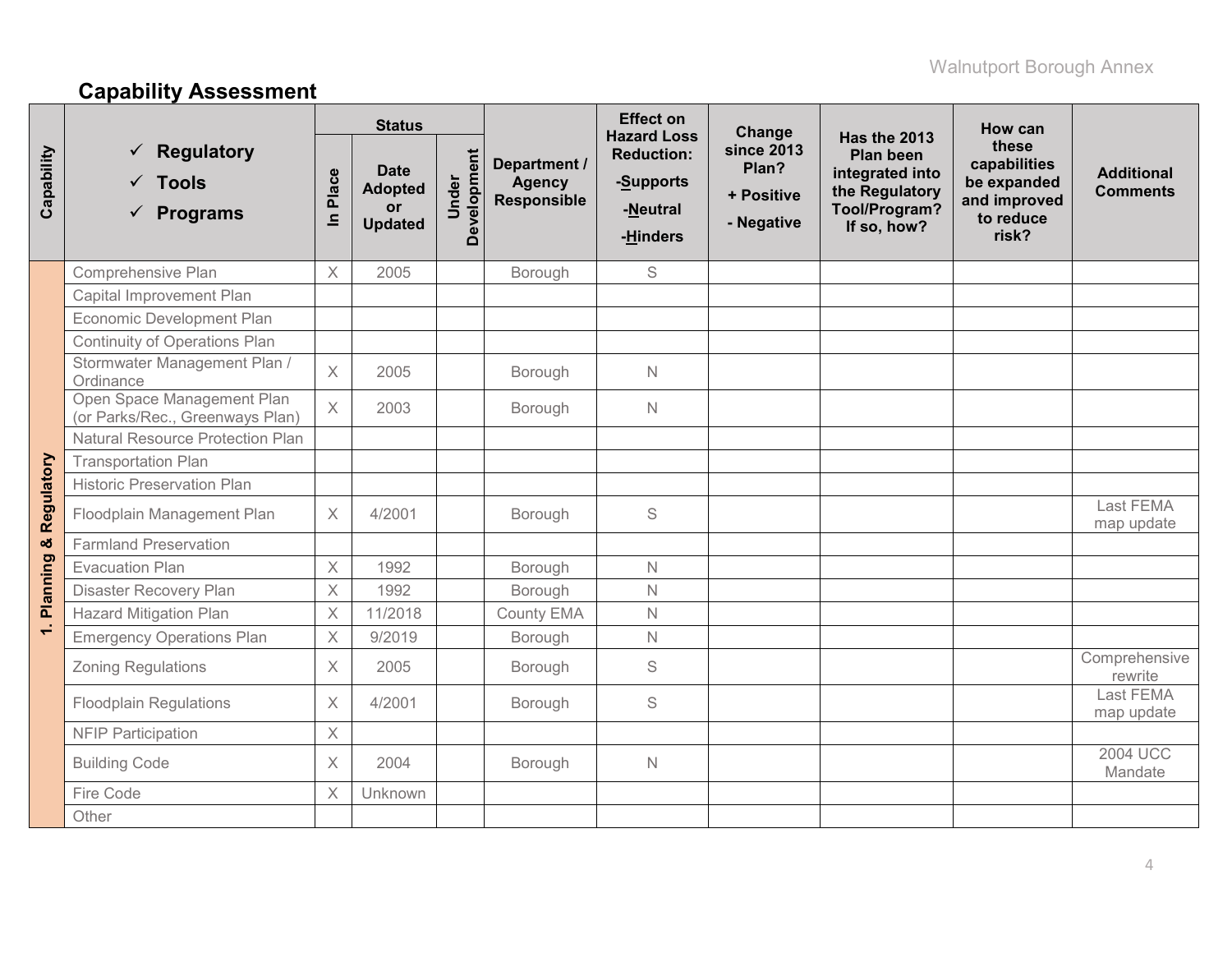# **Capability Assessment –** *continued*

| Capability         | $\checkmark$ Staff<br><b>Personnel</b><br>✓<br><b>Resources</b>                                                                  | <b>Yes</b> | <b>No</b> | Department /<br><b>Agency</b>                     | Change<br><b>since 2013</b><br>Plan?<br>+ Positive<br>- Negative | How can these<br>capabilities be<br>expanded and<br>improved to<br>reduce risk? | <b>Additional</b><br><b>Comments</b> |
|--------------------|----------------------------------------------------------------------------------------------------------------------------------|------------|-----------|---------------------------------------------------|------------------------------------------------------------------|---------------------------------------------------------------------------------|--------------------------------------|
|                    | Planners (with land use / land development knowledge)                                                                            | $\times$   |           | Borough<br>Consultant - SSM<br>Group, Inc.        |                                                                  |                                                                                 |                                      |
|                    | Planners or engineers (with natural and / or human-caused hazards<br>knowledge)                                                  | $\times$   |           | Borough<br><b>Consultant - SSM</b><br>Group, Inc. |                                                                  |                                                                                 |                                      |
| Technology         | Engineers or professionals trained in building and / or infrastructure<br>construction practices (including building inspectors) | $\times$   |           | Borough<br>Consultant - SSM<br>Group, Inc.        |                                                                  |                                                                                 |                                      |
|                    | <b>Emergency Manager</b>                                                                                                         | X          |           | Emergency<br>Manager                              |                                                                  |                                                                                 |                                      |
| ×                  | Floodplain administrator / manager                                                                                               | $\times$   |           | Zoning Officer                                    |                                                                  |                                                                                 |                                      |
| Administrative     | Land surveyors                                                                                                                   | $\times$   |           | Borough<br><b>Consultant - SSM</b><br>Group, Inc. |                                                                  |                                                                                 |                                      |
| $\dot{\mathbf{N}}$ | Staff familiar with the hazards of the community                                                                                 |            |           | Borough<br>Consultant - SSM<br>Group, Inc.        |                                                                  |                                                                                 |                                      |
|                    | Personnel skilled in Geographical Information Systems (GIS) and / or<br>FEMA's HAZUS program                                     |            |           | Borough<br>Consultant - SSM<br>Group, Inc.        |                                                                  |                                                                                 |                                      |
|                    | Grant writers or fiscal staff to handle large / complex grants                                                                   |            |           | Grant<br>Coordinator                              |                                                                  |                                                                                 |                                      |
|                    | Other                                                                                                                            |            |           |                                                   |                                                                  |                                                                                 |                                      |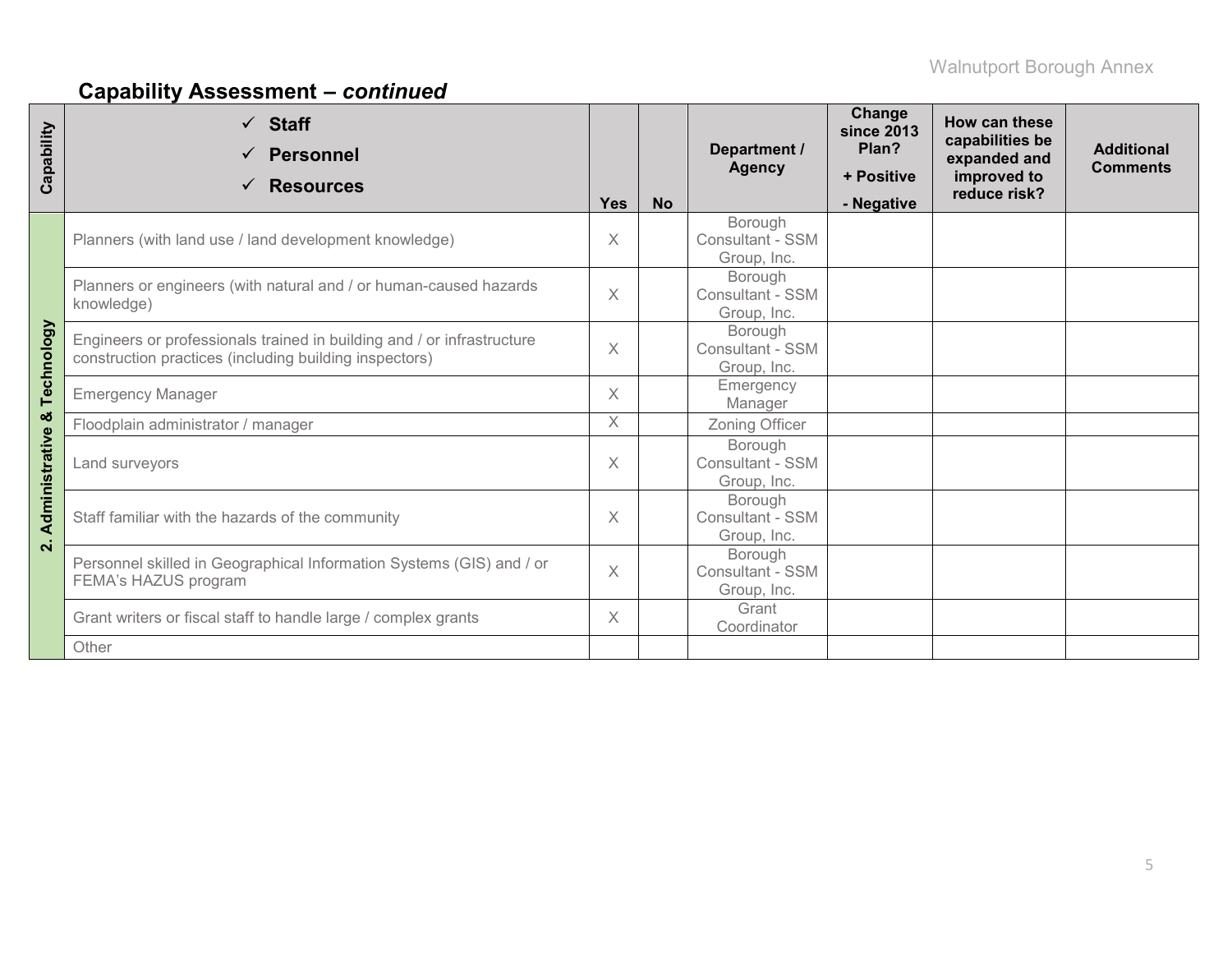# **Capability Assessment –** *continued*

| Capability                           |                                                         | <b>Yes</b> | <b>No</b> | Department /<br><b>Agency</b> | <b>Change since</b><br>2013 Plan?<br>+ Positive<br>- Negative | How can these<br>capabilities be<br>expanded and<br>improved to<br>reduce risk? | <b>Additional</b><br><b>Comments</b> |
|--------------------------------------|---------------------------------------------------------|------------|-----------|-------------------------------|---------------------------------------------------------------|---------------------------------------------------------------------------------|--------------------------------------|
|                                      | Capital improvement programming                         |            | Χ         |                               |                                                               |                                                                                 |                                      |
| $\boldsymbol{\omega}$                | <b>Community Development Block Grants (CDBG)</b>        | X          |           | <b>County DCED</b>            |                                                               |                                                                                 |                                      |
|                                      | Special purposes taxes                                  |            | Χ         |                               |                                                               |                                                                                 |                                      |
| $\Omega$                             | Gas / Electricity utility fees                          |            | X         |                               |                                                               |                                                                                 |                                      |
| $\boldsymbol{\omega}$<br>$\Phi$<br>œ | Water / Sewer fees                                      |            | X         |                               |                                                               |                                                                                 |                                      |
| Cial                                 | Stormwater utility fees                                 |            | Χ         |                               |                                                               |                                                                                 |                                      |
| an                                   | Development impact fees                                 | X          |           | Borough                       |                                                               |                                                                                 | For recreation<br>purposes only      |
| 置                                    | General obligation, revenue, and / or special tax bonds | X.         |           | Borough                       |                                                               |                                                                                 |                                      |
| က                                    | Partnering arrangements or intergovernmental agreements | X.         |           | Borough                       |                                                               |                                                                                 |                                      |
|                                      | Other                                                   |            |           |                               |                                                               |                                                                                 |                                      |

| Capability    | Program<br>$\checkmark$<br>Organization                                                                                                                           | <b>Yes</b> | <b>No</b> | Department /<br><b>Agency</b> | <b>Change since</b><br>2013 Plan?<br>+ Positive<br>- Negative | How can these<br>capabilities be<br>expanded and<br>improved to<br>reduce risk? | <b>Additional</b><br><b>Comments</b> |
|---------------|-------------------------------------------------------------------------------------------------------------------------------------------------------------------|------------|-----------|-------------------------------|---------------------------------------------------------------|---------------------------------------------------------------------------------|--------------------------------------|
|               | <b>Firewise Communities Certification</b>                                                                                                                         |            |           |                               |                                                               |                                                                                 |                                      |
|               | <b>StormReady Certification</b>                                                                                                                                   |            |           |                               |                                                               |                                                                                 |                                      |
|               | Natural disaster or safety-related school programs                                                                                                                |            |           |                               |                                                               |                                                                                 |                                      |
| Outreach<br>ಯ | Ongoing public education or information programs such as,<br>responsible water use, fire safety, household preparedness, and<br>environmental education.          |            |           |                               |                                                               |                                                                                 |                                      |
| Education     | Public-private partnership initiatives addressing disaster related<br>issues.                                                                                     |            |           |                               |                                                               |                                                                                 |                                      |
| $\vec{r}$     | Local citizen groups or non-profit organizations focused on<br>environmental protection, emergency preparedness, access and<br>functional needs populations, etc. |            |           |                               |                                                               |                                                                                 |                                      |
|               | Other                                                                                                                                                             |            |           |                               |                                                               |                                                                                 |                                      |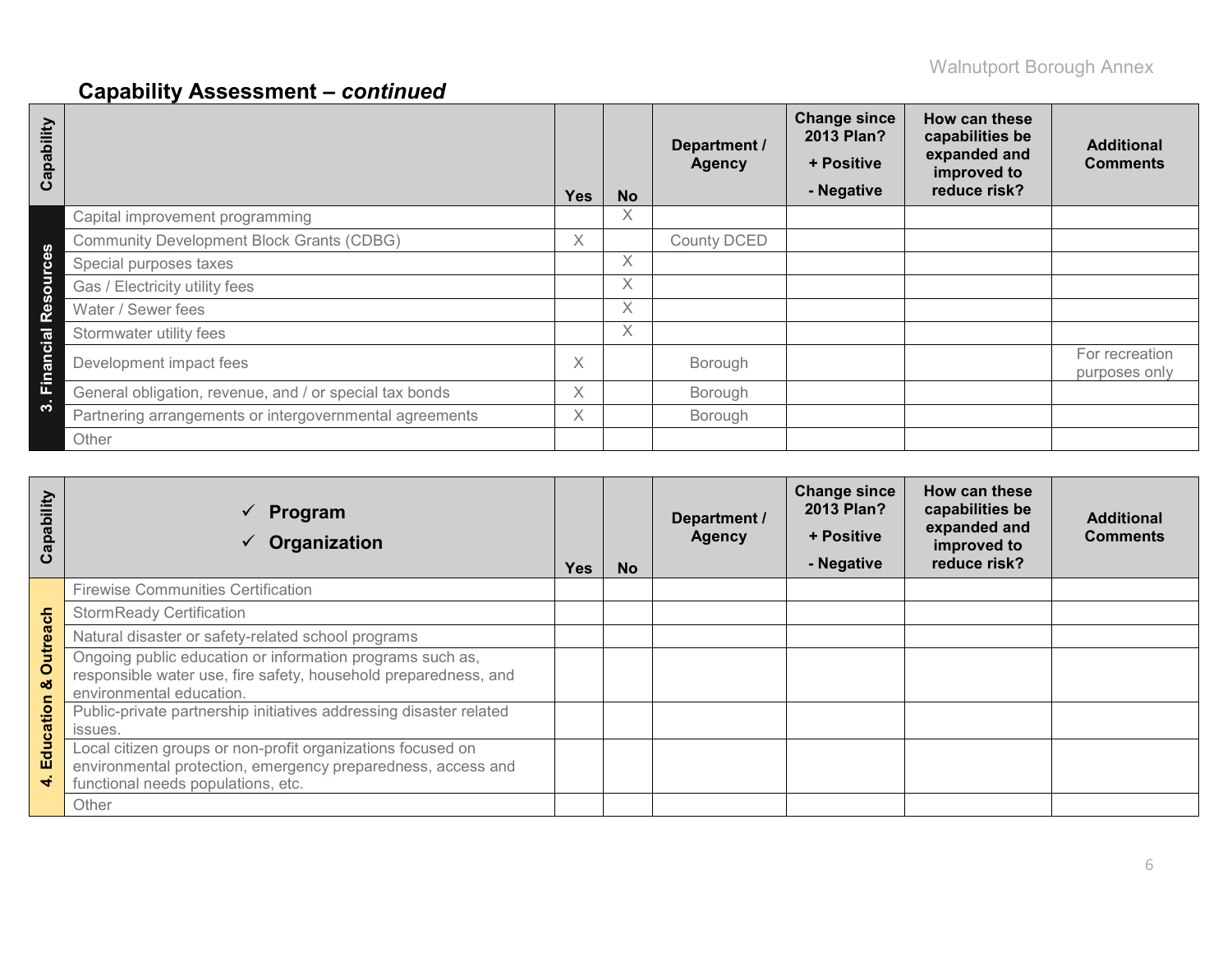### **Capability Assessment –** *continued*

| E<br>هَ           |                               |         | <b>Degree of Capability</b> |             | <b>Change since the 2013 Hazard</b><br><b>Mitigation Plan?</b> | <b>Additional Comments</b> |  |  |
|-------------------|-------------------------------|---------|-----------------------------|-------------|----------------------------------------------------------------|----------------------------|--|--|
| <u>թզ</u><br>ပိ   |                               | Limited | <b>Moderate</b>             | <b>High</b> | If so, how?                                                    |                            |  |  |
|                   | Planning and Regulatory       |         |                             |             |                                                                |                            |  |  |
| Self –<br>essment | Administrative and Technical  |         |                             |             |                                                                |                            |  |  |
| <u>ທີ່ 8</u>      | Financial                     |         |                             |             |                                                                |                            |  |  |
| ⋖                 | <b>Education and Outreach</b> |         |                             |             |                                                                |                            |  |  |

### **Known or Anticipated Future Development / Redevelopment**

| Development /<br><b>Property Name</b>                              | Type of Development | <b>Number of Structures</b> | Location | <b>Known Hazard Zone</b> | <b>Description / Status</b> |
|--------------------------------------------------------------------|---------------------|-----------------------------|----------|--------------------------|-----------------------------|
| No known or anticipated<br>development identified at this<br>time. |                     |                             |          |                          |                             |

### **Natural & Non-Natural Event History Specific to Walnutport Borough**

| <b>Type of Event and Date(s)</b>        | <b>FEMA Disaster #</b><br>(if applicable) | Local Damage(s) or Loss(es)                                                |
|-----------------------------------------|-------------------------------------------|----------------------------------------------------------------------------|
| Hurricane Irene - 8/2011                | DR-4025-PA                                | Public facility damage and prolonged power outage                          |
| Tropical Storm Lee, 9/2011              | DR-4030-PA<br>EM-3340-PA                  | None Known                                                                 |
| Tropical Storm Ivan, 9/2004             | DR-1557-PA                                | Public facility damage                                                     |
| Pennsylvania COVID-19 Pandemic - 1/2020 | DR-4506-PA                                | Emergency Protective measures to combat COVID-19 Pandemic.                 |
| <b>Remnants of Hurricane Ida</b>        | DR-4618-PA                                | Assistance to eligible individuals and families affected by this disaster. |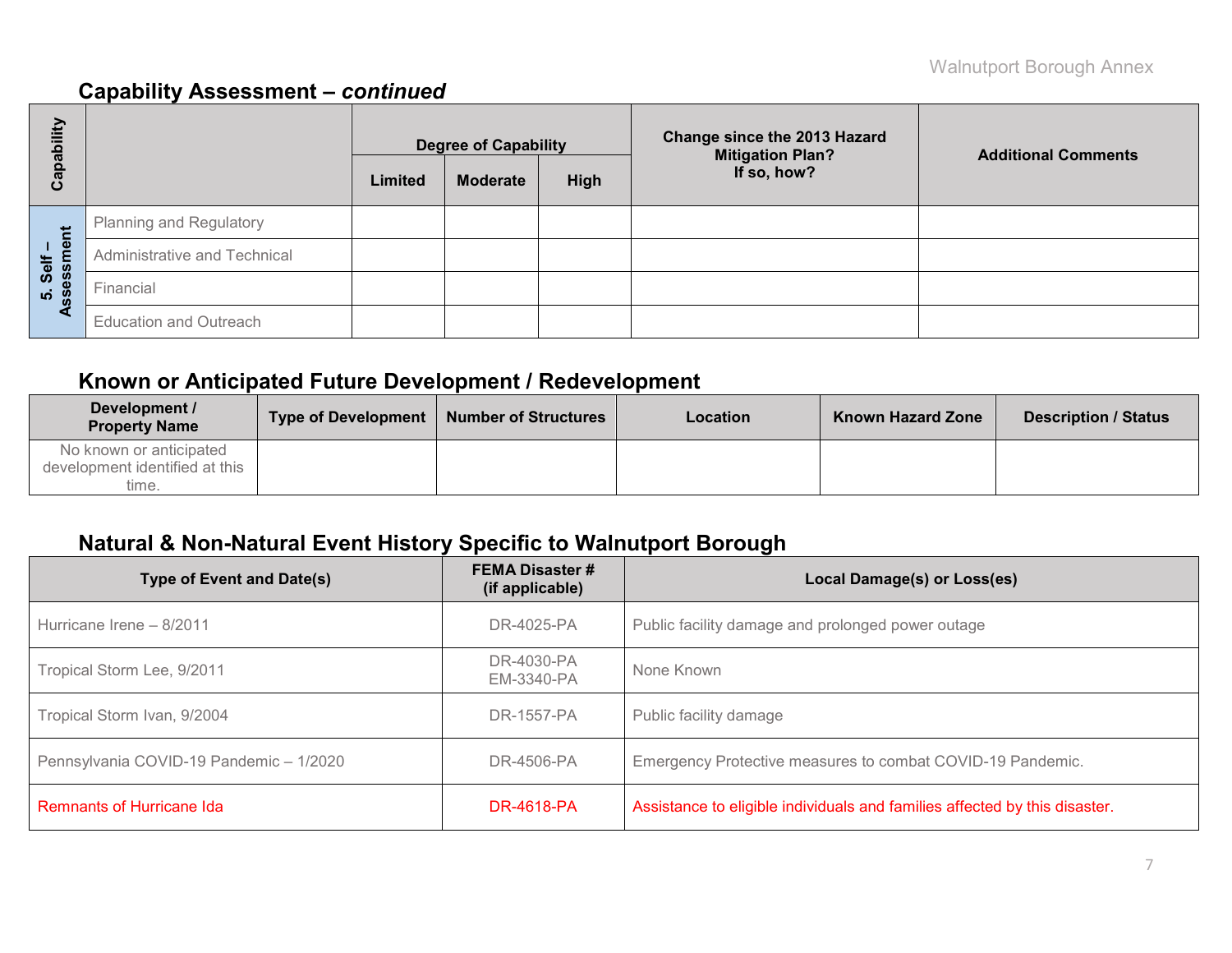# **2013 Municipal Action Plan Status**

|              |                                                                                                                                                                                                                                                                                                                                                                                                                                                                                                               |                        |                                     | <b>Status</b> |           |              |                            |  |
|--------------|---------------------------------------------------------------------------------------------------------------------------------------------------------------------------------------------------------------------------------------------------------------------------------------------------------------------------------------------------------------------------------------------------------------------------------------------------------------------------------------------------------------|------------------------|-------------------------------------|---------------|-----------|--------------|----------------------------|--|
|              | <b>Existing Mitigation Action</b><br>(from 2013 Hazard Mitigation Plan)                                                                                                                                                                                                                                                                                                                                                                                                                                       | No Progress<br>Unknown | Progress<br>$\overline{\mathbf{a}}$ | Continuous    | Completed | Discontinued | <b>Additional Comments</b> |  |
|              | Retrofit structures located in hazard-prone areas to protect structures from future<br>damage, with repetitive loss and severe repetitive loss properties as priority.<br>Phase 1: Identify appropriate candidates for retrofitting based on cost-effectiveness<br>versus relocation.<br>Phase 2: Where retrofitting is determined to be a viable option, work with property<br>owners toward implementation of that action based on available funding from FEMA<br>and local match availability.             | X                      |                                     |               |           |              |                            |  |
| $\mathbf{2}$ | Purchase, or relocate structures located in hazard- prone areas to protect<br>structures from future damage, with repetitive loss and severe repetitive loss<br>properties as priority. Phase 1: Identify appropriate candidates for relocation based<br>on cost-effectiveness versus retrofitting.<br>Phase 2: Where relocation is determined to be a viable option, work with property<br>owners toward implementation of that action based on available funding from FEMA<br>and local match availability. | X                      |                                     |               |           |              |                            |  |
| 3            | Maintain compliance with and good-standing in the NFIP including adoption<br>and enforcement of floodplain management requirements (e.g. regulating all<br>new and substantially improved construction in Special Hazard Flood Areas),<br>floodplain identification and mapping, and flood insurance outreach to the<br>community. Further, continue to meet and/or exceed the minimum NFIP<br>standards and criteria through the following NFIP- related continued<br>compliance actions identified below.   | $\times$               |                                     |               |           |              |                            |  |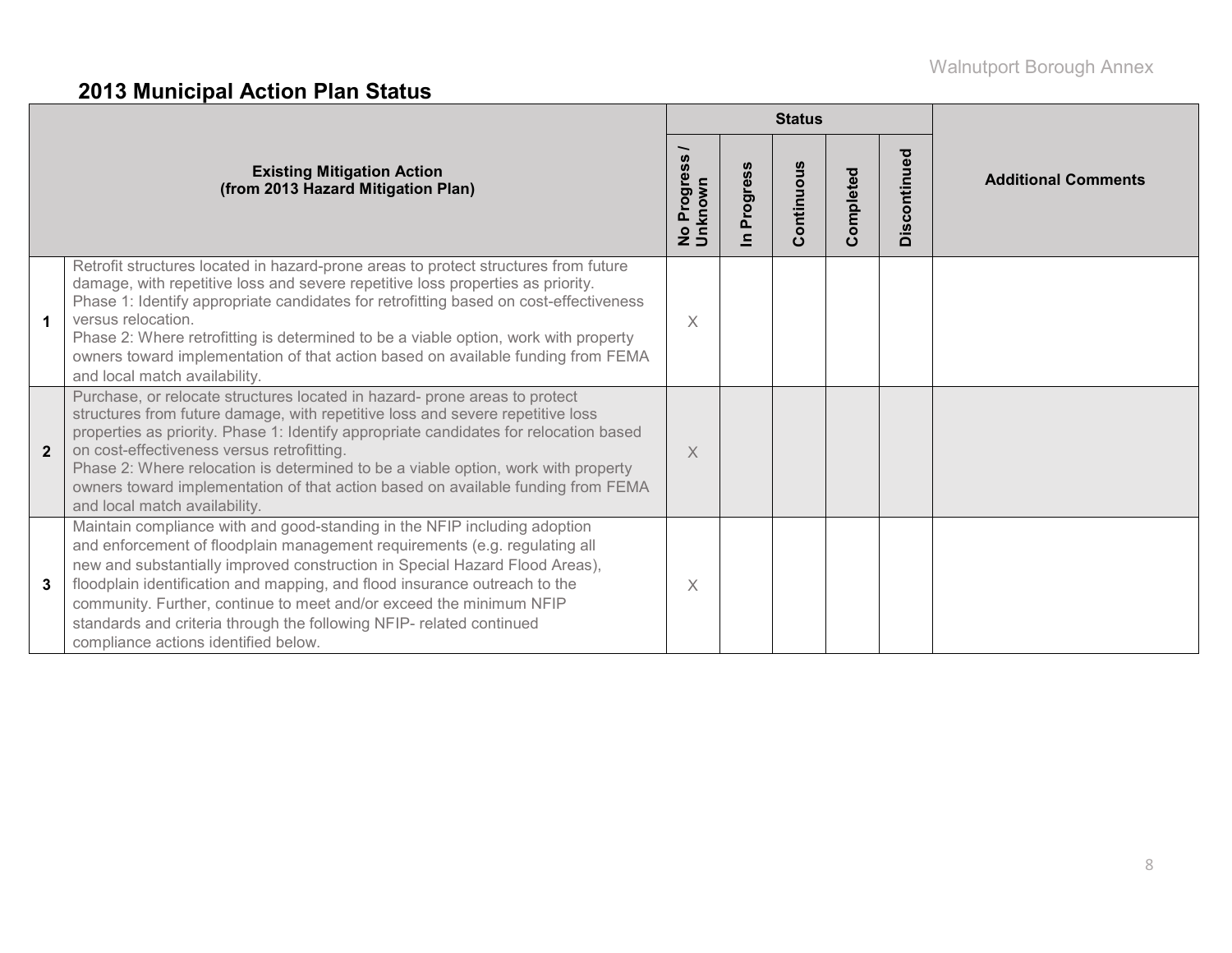# **2013 Municipal Action Plan Status –** *continued*

|                  |                                                                                                                                                                                                                                                                                                                                                                                                                                                                                                                                                                                                                                                                                                                                                                                                                                                                                                                                                                                                                                                    |                          |                            | <b>Status</b> |           |              |                            |
|------------------|----------------------------------------------------------------------------------------------------------------------------------------------------------------------------------------------------------------------------------------------------------------------------------------------------------------------------------------------------------------------------------------------------------------------------------------------------------------------------------------------------------------------------------------------------------------------------------------------------------------------------------------------------------------------------------------------------------------------------------------------------------------------------------------------------------------------------------------------------------------------------------------------------------------------------------------------------------------------------------------------------------------------------------------------------|--------------------------|----------------------------|---------------|-----------|--------------|----------------------------|
|                  | <b>Existing Mitigation Action</b><br>(from 2013 Hazard Mitigation Plan)                                                                                                                                                                                                                                                                                                                                                                                                                                                                                                                                                                                                                                                                                                                                                                                                                                                                                                                                                                            | No Progress /<br>Unknown | Progress<br>$\overline{a}$ | Continuous    | Completed | Discontinued | <b>Additional Comments</b> |
| $\blacktriangle$ | Conduct and facilitate community and public education and outreach for residents<br>and businesses to include, but not be limited to, the following to promote and effect<br>natural hazard risk reduction:<br>- Provide and maintain links to the HMP website, and regularly post notices on the<br>County/municipal homepage(s) referencing the HMP webpages.<br>- Prepare and distribute informational letters to flood vulnerable property owners and<br>neighborhood associations, explaining the availability of mitigation grant funding to<br>mitigate their properties, and instructing them on how they can learn more and<br>implement mitigation.<br>- Use email notification systems and newsletters to better educate the public on flood<br>insurance, the availability of mitigation grant funding, and personal natural hazard<br>risk reduction measures.<br>- Work with neighborhood associations, civic and business groups to disseminate<br>information on flood insurance and the availability of mitigation grant funding. | $\times$                 |                            |               |           |              |                            |
| 5                | Begin and/or continue the process to adopt higher regulatory standards to manage<br>flood risk (i.e. increased freeboard, cumulative substantial damage/improvements).                                                                                                                                                                                                                                                                                                                                                                                                                                                                                                                                                                                                                                                                                                                                                                                                                                                                             | X                        |                            |               |           |              |                            |
| $6\phantom{a}$   | Determine if a Community Assistance Visit (CAV) or Community Assistance Contact<br>(CAC) is needed, and schedule if needed.                                                                                                                                                                                                                                                                                                                                                                                                                                                                                                                                                                                                                                                                                                                                                                                                                                                                                                                        | $\times$                 |                            |               |           |              |                            |
| $\overline{7}$   | Have designated NFIP Floodplain Administrator (FPA) become a Certified Floodplain<br>Manager through the ASFPM, and pursue relevant continuing education training<br>such as FEMA Benefit-Cost Analysis.                                                                                                                                                                                                                                                                                                                                                                                                                                                                                                                                                                                                                                                                                                                                                                                                                                           | $\times$                 |                            |               |           |              |                            |
| 8                | Participate in the Community Rating System (CRS) to further manage flood risk and<br>reduce flood insurance premiums for NFIP policyholders. This shall start with the<br>submission to FEMA-DHS of a Letter of Intent to join CRS, followed by the<br>completion and submission of an application to the program once the community's<br>current compliance with the NFIP is established                                                                                                                                                                                                                                                                                                                                                                                                                                                                                                                                                                                                                                                          | $\times$                 |                            |               |           |              |                            |
| 9                | Archive elevation certificates                                                                                                                                                                                                                                                                                                                                                                                                                                                                                                                                                                                                                                                                                                                                                                                                                                                                                                                                                                                                                     | $\times$                 |                            |               |           |              |                            |
| 10               | Continue to support the implementation, monitoring, maintenance, and updating of<br>this Plan, as defined in Section 7.0                                                                                                                                                                                                                                                                                                                                                                                                                                                                                                                                                                                                                                                                                                                                                                                                                                                                                                                           | $\times$                 |                            |               |           |              |                            |
| 11               | Complete the ongoing updates of the Comprehensive Emergency Management<br>Plans                                                                                                                                                                                                                                                                                                                                                                                                                                                                                                                                                                                                                                                                                                                                                                                                                                                                                                                                                                    | X                        |                            |               |           |              |                            |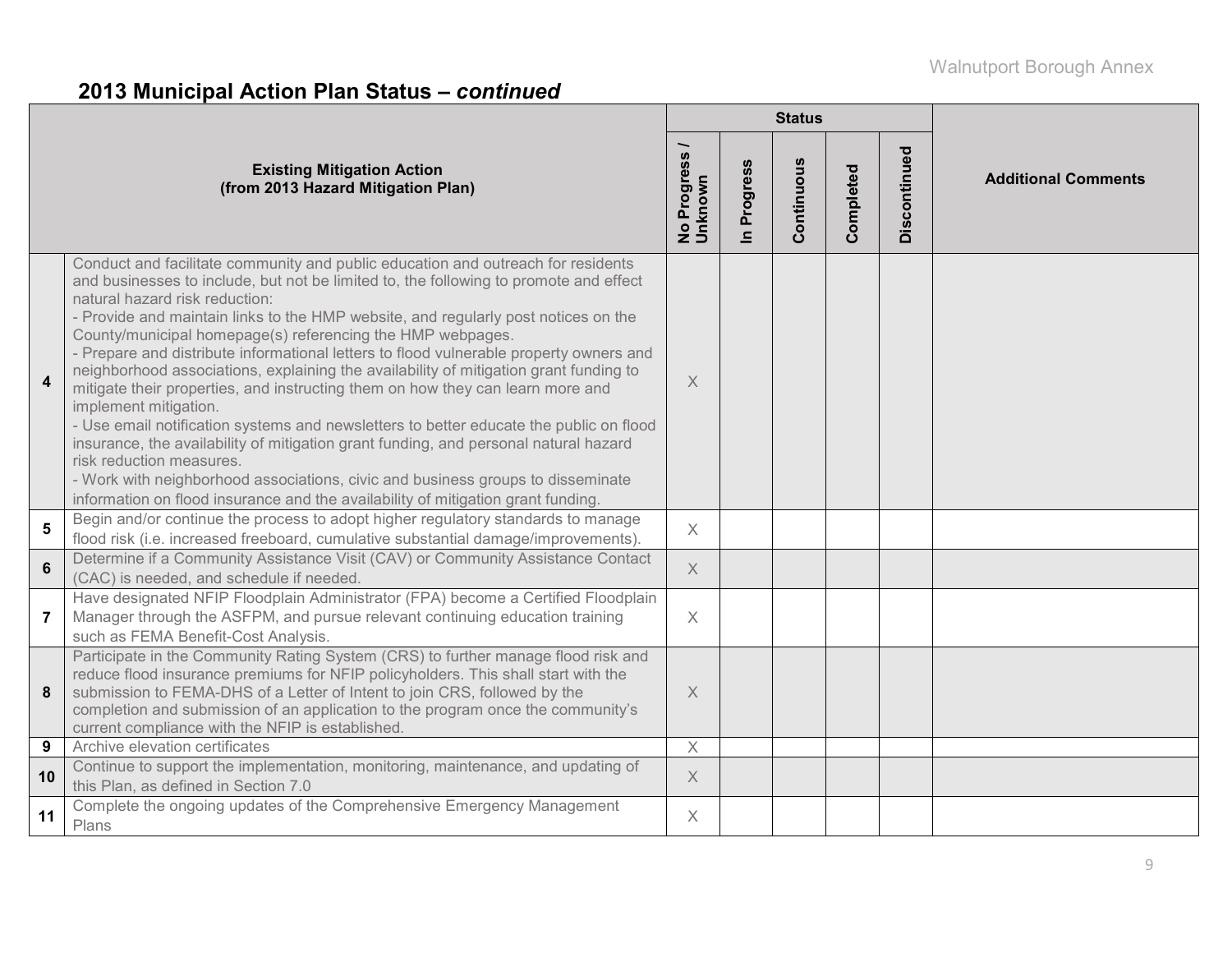#### **2013 Municipal Action Plan Status –** *continued*

|    |                                                                                                                                                                                                                                                                                        |                                  |      | <b>Status</b> |           |                         |                            |  |
|----|----------------------------------------------------------------------------------------------------------------------------------------------------------------------------------------------------------------------------------------------------------------------------------------|----------------------------------|------|---------------|-----------|-------------------------|----------------------------|--|
|    | <b>Existing Mitigation Action</b><br>(from 2013 Hazard Mitigation Plan)                                                                                                                                                                                                                | Progress<br>No Progre<br>Unknown | Prog | tin           | Completed | iscontinued<br>$\Omega$ | <b>Additional Comments</b> |  |
| 12 | Create/enhance/maintain mutual aid agreements with neighboring communities for<br>continuity of operations.                                                                                                                                                                            | X                                |      |               |           |                         |                            |  |
| 13 | Identify and develop agreements with entities that can provide support with<br>FEMA/PEMA paperwork after disasters; qualified damage assessment personnel -<br>Improve post-disaster capabilities - damage assessment; FEMA/PEMA paperwork<br>compilation, submissions, record-keeping | X                                |      |               |           |                         |                            |  |
| 14 | Work with regional agencies (i.e. County and PEMA) to help develop damage<br>assessment capabilities at the local level through such things as training programs,<br>certification of qualified individuals (e.g. code officials, floodplain managers,<br>engineers).                  | X                                |      |               |           |                         |                            |  |

#### **Notes:**

**1.** Actions not carried through to the 2018 Action Plan are so noted.

**2.** To maintain National Flood Insurance Program (NFIP) compliance, actions related to the NFIP were carried through to the 2018 Action Plan even if identified by the municipality as completed.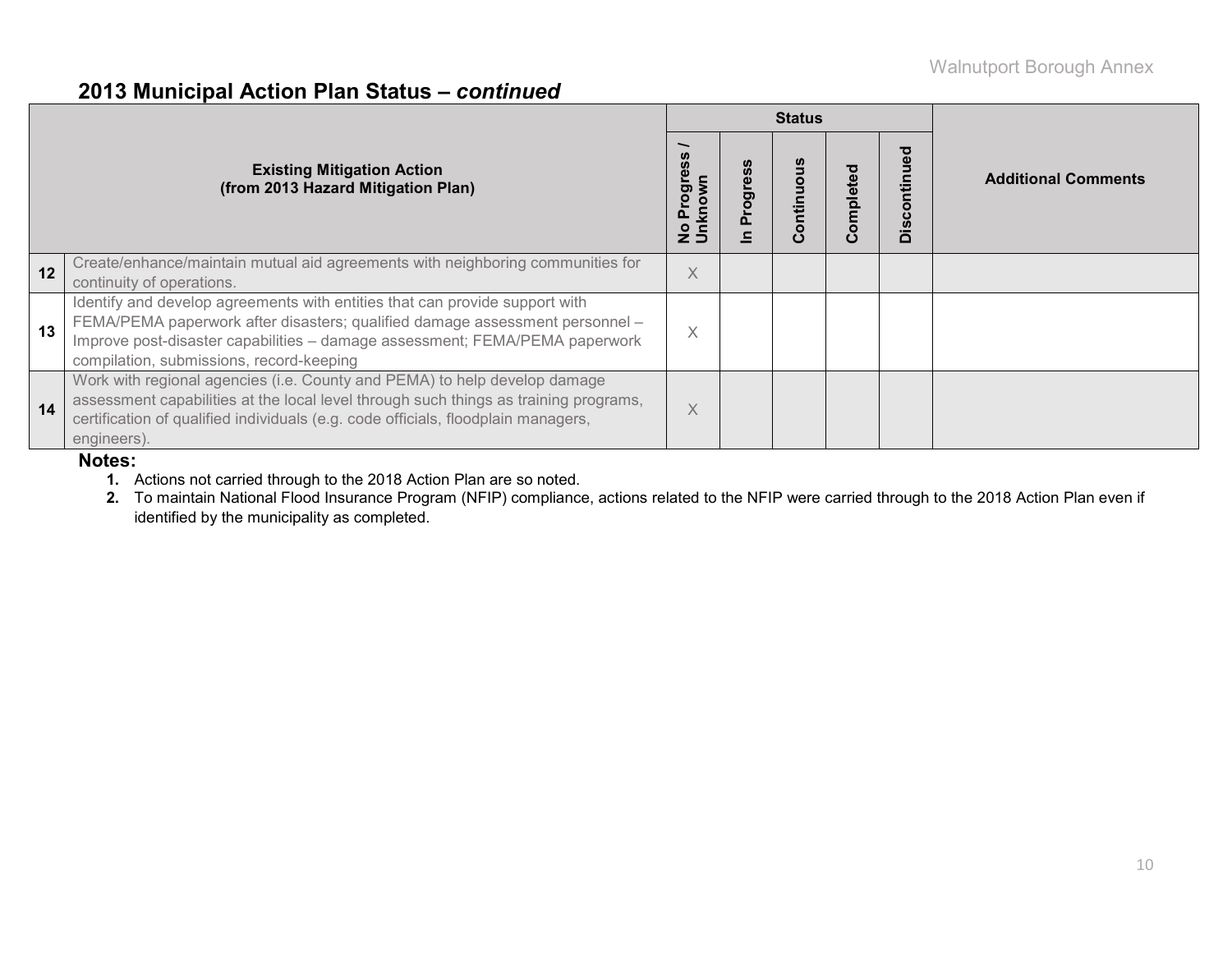# **2018 Mitigation Action Plan**

|                      | <b>Mitigation Action</b>                                                                                                                                                                                                                                                                                                                                                                                                                                                                                                             | <b>Mitigation</b><br><b>Technique</b><br>Category | Hazard(s)<br><b>Addressed</b> | <b>Priority</b><br>(H/M/L) | <b>Estimated</b><br><b>Cost</b> | <b>Potential</b><br><b>Funding</b>                                                                                | <b>Lead Agency</b><br>/ Department                                                                                           | Implementation<br><b>Schedule</b>      | <b>Applies to</b><br>New and / or<br><b>Existing</b><br><b>Structures</b> |
|----------------------|--------------------------------------------------------------------------------------------------------------------------------------------------------------------------------------------------------------------------------------------------------------------------------------------------------------------------------------------------------------------------------------------------------------------------------------------------------------------------------------------------------------------------------------|---------------------------------------------------|-------------------------------|----------------------------|---------------------------------|-------------------------------------------------------------------------------------------------------------------|------------------------------------------------------------------------------------------------------------------------------|----------------------------------------|---------------------------------------------------------------------------|
| $\blacktriangleleft$ | Retrofit structures located in hazard-<br>prone areas to protect structures<br>from future damage, with repetitive<br>loss and severe repetitive loss<br>properties as priority. Phase 1:<br>Identify appropriate candidates for<br>retrofitting based on cost-<br>effectiveness versus relocation.<br>Phase 2: Where retrofitting is<br>determined to be a viable option,<br>work with property owners toward<br>implementation of that action based<br>on available funding from FEMA and<br>local match availability.             | Structure &<br>Infrastructure                     | Flood                         | Medium-<br>High            | High                            | <b>FEMA</b><br>Mitigation<br>Grant<br>Programs<br>and local<br>budget (or<br>property<br>owner) for<br>cost share | Municipality<br>(via Municipal<br>Engineer/NFIP<br>Floodplain<br>Administrator)<br>with support<br>from PEMA,<br><b>FEMA</b> | Long-term<br>(depending on<br>funding) | Existing                                                                  |
| $\overline{2}$       | Purchase, or relocate structures<br>located in hazard-prone areas to<br>protect structures from future<br>damage, with repetitive loss and<br>severe repetitive loss properties as<br>priority.<br>Phase 1: Identify appropriate<br>candidates for relocation based on<br>cost-effectiveness versus retrofitting.<br>Phase 2: Where relocation is<br>determined to be a viable option,<br>work with property owners toward<br>implementation of that action based<br>on available funding from FEMA and<br>local match availability. | Structure &<br>Infrastructure                     | Flood                         | Medium-<br>High            | <b>High</b>                     | <b>FEMA</b><br>Mitigation<br>Grant<br>Programs<br>and local<br>budget (or<br>property<br>owner) for<br>cost share | Municipality<br>(via Municipal<br>Engineer/NFIP<br>Floodplain<br>Administrator)<br>with support<br>from PEMA,<br><b>FEMA</b> | Long-term<br>(depending on<br>funding) | Existing                                                                  |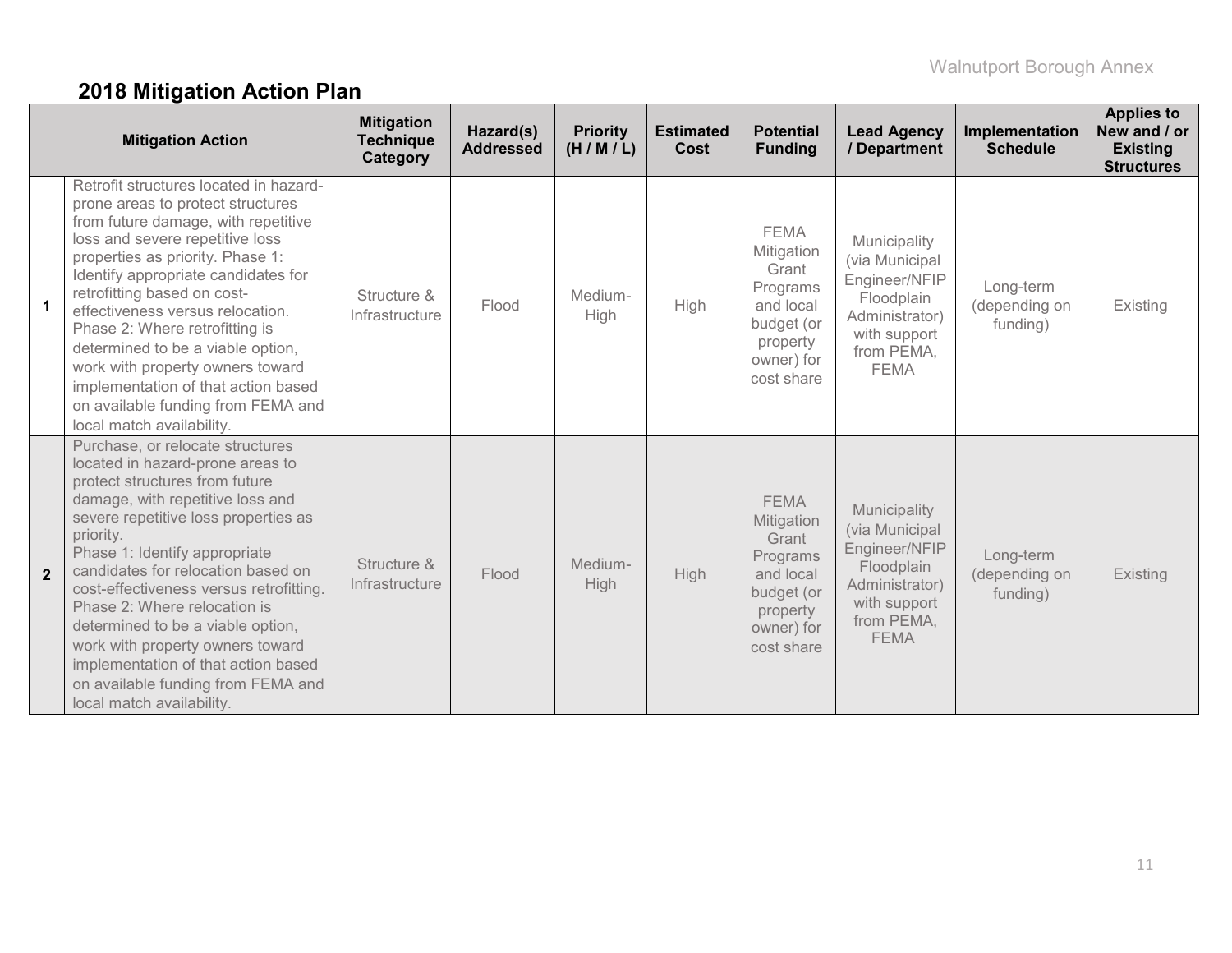|              | <b>Mitigation Action</b>                                                                                                                                                                                                                                                                                                                                                                                                                                                                                                        | <b>Mitigation</b><br><b>Technique</b><br>Category | Hazard(s)<br><b>Addressed</b> | <b>Priority</b><br>(H/M/L) | <b>Estimated</b><br>Cost | <b>Potential</b><br><b>Funding</b> | <b>Lead Agency</b><br><b>Department</b>                                                                                          | Implementation<br><b>Schedule</b> | <b>Applies to</b><br>New and / or<br><b>Existing</b><br><b>Structures</b> |
|--------------|---------------------------------------------------------------------------------------------------------------------------------------------------------------------------------------------------------------------------------------------------------------------------------------------------------------------------------------------------------------------------------------------------------------------------------------------------------------------------------------------------------------------------------|---------------------------------------------------|-------------------------------|----------------------------|--------------------------|------------------------------------|----------------------------------------------------------------------------------------------------------------------------------|-----------------------------------|---------------------------------------------------------------------------|
| $\mathbf{3}$ | Maintain compliance with and good<br>standing in the NFIP including<br>adoption and enforcement of<br>floodplain management requirements<br>(e.g. regulating all new and<br>substantially improved construction in<br>Special Hazard Flood Areas),<br>floodplain identification and mapping,<br>and flood insurance outreach to the<br>community. Further, continue to meet<br>and/or exceed the minimum NFIP<br>standards and criteria through the<br>following NFIP-related continued<br>compliance actions identified below. | Local plans<br>&<br>Regulations                   | Flood                         | High                       | $Low -$<br>Medium        | Municipal<br><b>Budget</b>         | Municipality<br>(via Municipal<br>Engineer/NFIP<br>Floodplain<br>Administrator)<br>with support<br>from PEMA,<br><b>ISO FEMA</b> | Ongoing                           | New &<br>Existing                                                         |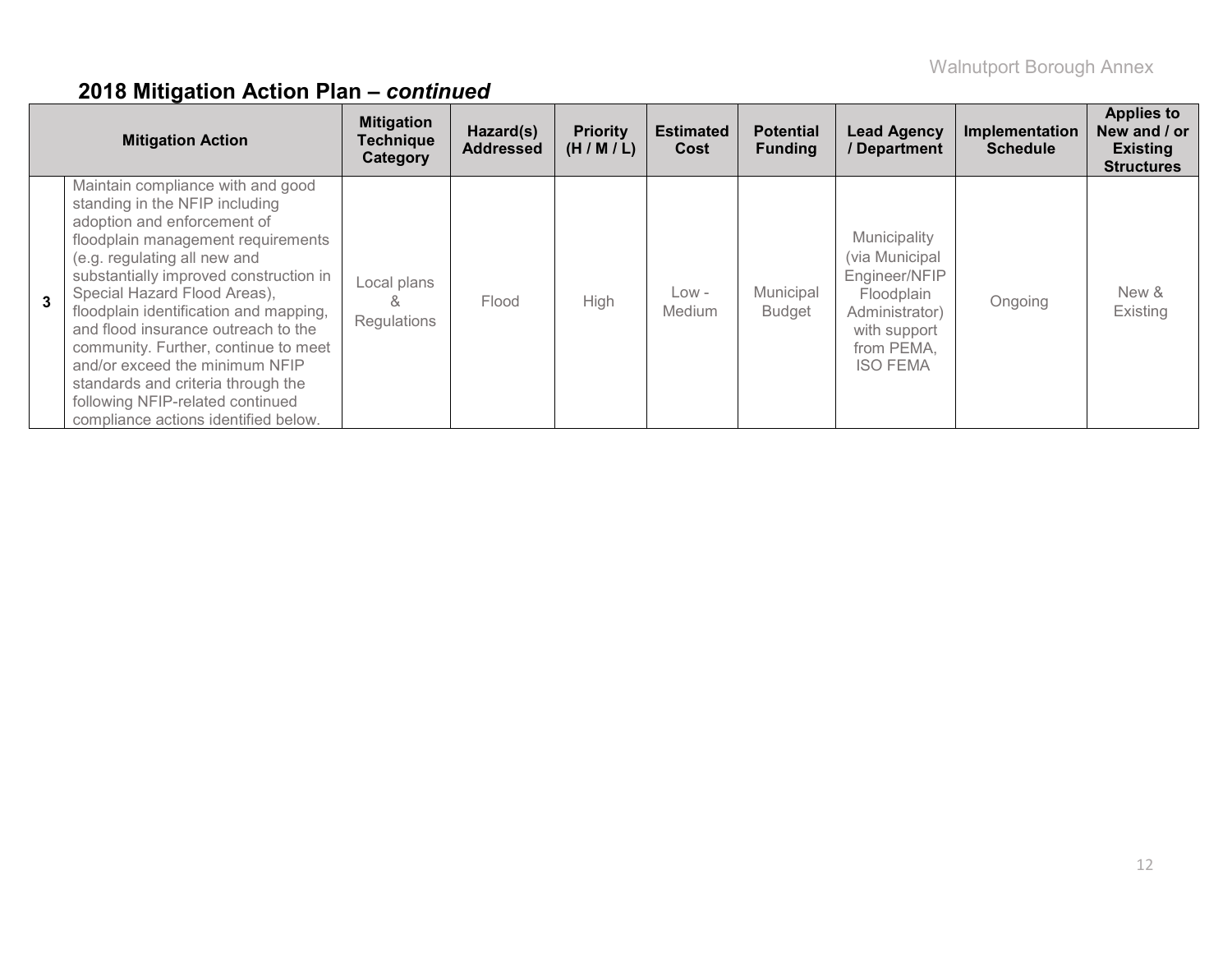|   | <b>Mitigation Action</b>                                                                                                                                                                                                                                                                                                                                                                                                                                                                                                                                                                                                                                                                                                                                                                                                                                                                                                                                                                                                                                                                           | <b>Mitigation</b><br><b>Technique</b><br>Category | Hazard(s)<br><b>Addressed</b> | <b>Priority</b><br>(H/M/L) | <b>Estimated</b><br><b>Cost</b> | <b>Potential</b><br><b>Funding</b> | <b>Lead Agency</b><br>/ Department                                       | Implementation<br><b>Schedule</b> | <b>Applies to</b><br>New and / or<br><b>Existing</b><br><b>Structures</b> |
|---|----------------------------------------------------------------------------------------------------------------------------------------------------------------------------------------------------------------------------------------------------------------------------------------------------------------------------------------------------------------------------------------------------------------------------------------------------------------------------------------------------------------------------------------------------------------------------------------------------------------------------------------------------------------------------------------------------------------------------------------------------------------------------------------------------------------------------------------------------------------------------------------------------------------------------------------------------------------------------------------------------------------------------------------------------------------------------------------------------|---------------------------------------------------|-------------------------------|----------------------------|---------------------------------|------------------------------------|--------------------------------------------------------------------------|-----------------------------------|---------------------------------------------------------------------------|
| 4 | Conduct and facilitate community and<br>public education and outreach for<br>residents and businesses to include,<br>but not be limited to, the following to<br>promote and effect natural hazard<br>risk reduction:<br>- Provide and maintain links to the<br>HMP website, and regularly post<br>notices on the County/municipal<br>homepage(s) referencing the HMP<br>webpages.<br>- Prepare and distribute informational<br>letters to flood vulnerable property<br>owners and neighborhood<br>associations, explaining the<br>availability of mitigation grant funding<br>to mitigate their properties, and<br>instructing them on how they can<br>learn more and implement mitigation.<br>- Use email notification systems and<br>newsletters to better educate the<br>public on flood insurance, the<br>availability of mitigation grant funding,<br>and personal natural hazard risk<br>reduction measures.<br>- Work with neighborhood<br>associations, civic and business<br>groups to disseminate information on<br>flood insurance and the availability of<br>mitigation grant funding. | Education<br>& Awareness                          | All Hazards                   | High                       | Low-<br>Medium                  | Municipal<br><b>Budget</b>         | Municipality<br>with support<br>from Planning<br>Partners,<br>PEMA, FEMA | Short-term                        | N/A                                                                       |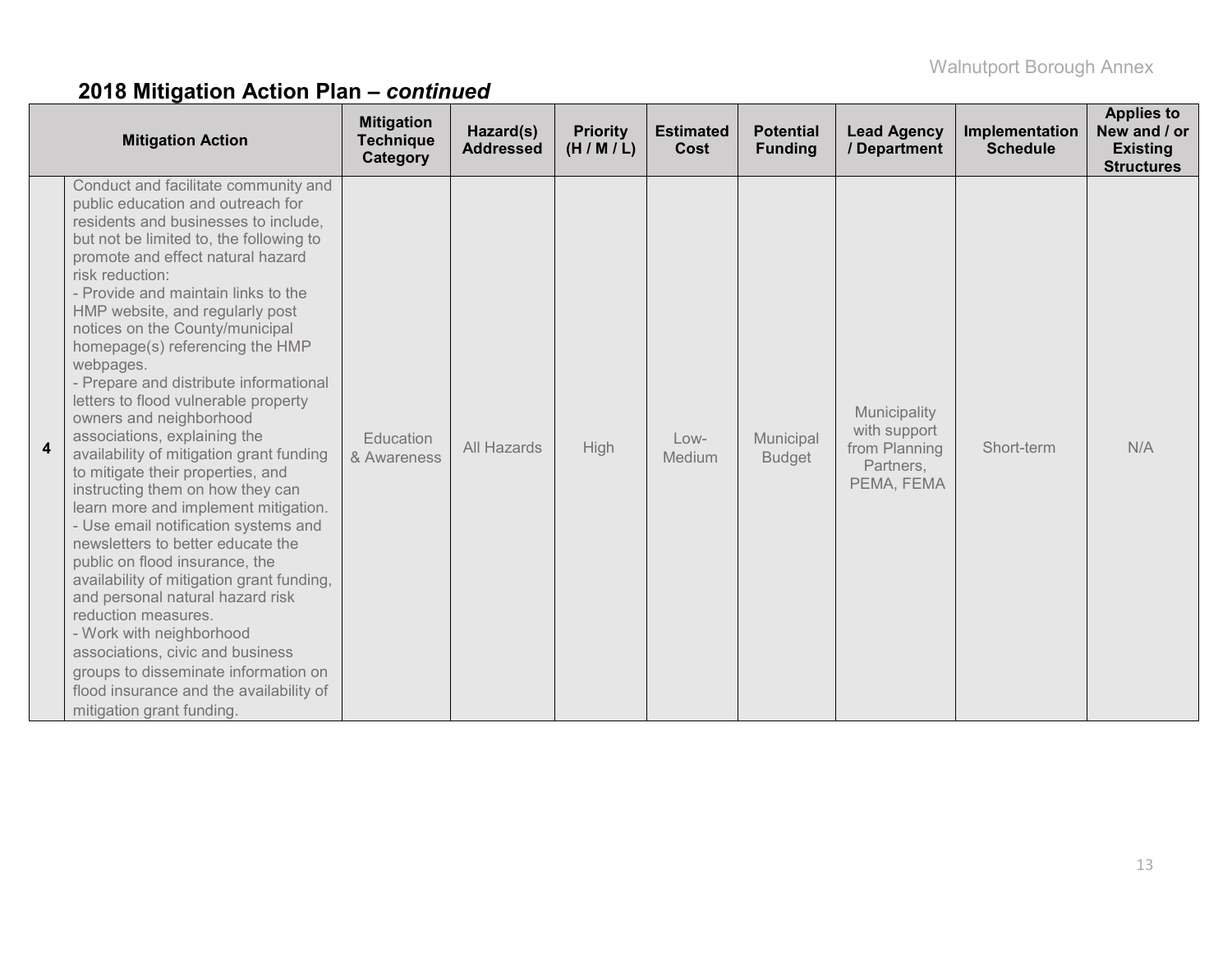| <b>Mitigation Action</b> |                                                                                                                                                                                                                                                                                                                                                                                                              | <b>Mitigation</b><br><b>Technique</b><br>Category | Hazard(s)<br><b>Addressed</b> | <b>Priority</b><br>(H/M/L) | <b>Estimated</b><br><b>Cost</b> | <b>Potential</b><br><b>Funding</b> | <b>Lead Agency</b><br>/ Department                                                                                           | Implementation<br><b>Schedule</b> | <b>Applies to</b><br>New and / or<br><b>Existing</b><br><b>Structures</b> |
|--------------------------|--------------------------------------------------------------------------------------------------------------------------------------------------------------------------------------------------------------------------------------------------------------------------------------------------------------------------------------------------------------------------------------------------------------|---------------------------------------------------|-------------------------------|----------------------------|---------------------------------|------------------------------------|------------------------------------------------------------------------------------------------------------------------------|-----------------------------------|---------------------------------------------------------------------------|
| 5                        | Begin and/or continue the process to<br>adopt higher regulatory standards to<br>manage flood risk (i.e. increased<br>freeboard, cumulative substantial<br>damage/improvements).                                                                                                                                                                                                                              | Local plans<br>&<br>Regulations                   | Flood                         | High                       | Low                             | Municipal<br><b>Budget</b>         | Municipality<br>(via Municipal<br>Engineer/NFIP<br>Floodplain<br>Administrator)<br>with support<br>from PEMA,<br><b>FEMA</b> | Short-term                        | New &<br>Existing                                                         |
| 6                        | Determine if a Community Assistance<br>Visit (CAV) or Community Assistance<br>Contact (CAC) is needed and<br>schedule if needed.                                                                                                                                                                                                                                                                             | Local plans<br>$\delta$<br>Regulations            | Flood                         | Medium                     | Low                             | Municipal<br><b>Budget</b>         | <b>NFIP</b><br>Floodplain<br>Administrator<br>with support<br>from PADEP,<br>PEMA, FEMA                                      | Short-term                        | N/A                                                                       |
| $\overline{7}$           | Have designated NFIP Floodplain<br>Administrator (FPA) become a<br>Certified Floodplain Manager through<br>the ASFPM and/or pursue relevant<br>continuing education training such as<br><b>FEMA Benefit-Cost Analysis.</b>                                                                                                                                                                                   | Local plans<br>$\alpha$<br>Regulations            | Flood                         | High                       | Low                             | Municipal<br><b>Budget</b>         | <b>NFIP</b><br>Floodplain<br>Administrator                                                                                   | Short-term                        | N/A                                                                       |
| 8                        | Participate in the Community Rating<br>System (CRS) to further manage<br>flood risk and reduce flood insurance<br>premiums for NFIP policyholders.<br>This shall start with the submission to<br>FEMA-DHS of a Letter of Intent to<br>join CRS, followed by the completion<br>and submission of an application to<br>the program once the community's<br>current compliance with the NFIP is<br>established. | Local plans<br>8<br>Regulations                   | Flood                         | Medium                     | Low                             | Municipal<br><b>Budget</b>         | <b>NFIP</b><br>Floodplain<br>Administrator<br>with support<br>from PADEP,<br>PEMA, FEMA                                      | Short-term                        | N/A                                                                       |
| 9                        | Obtain and archive elevation<br>certificates for NFIP compliance.                                                                                                                                                                                                                                                                                                                                            | Local plans<br>&<br>Regulations                   | Flood                         | High                       | Low                             | Municipal<br><b>Budget</b>         | <b>NFIP</b><br>Floodplain<br>Administrator                                                                                   | Ongoing                           | N/A                                                                       |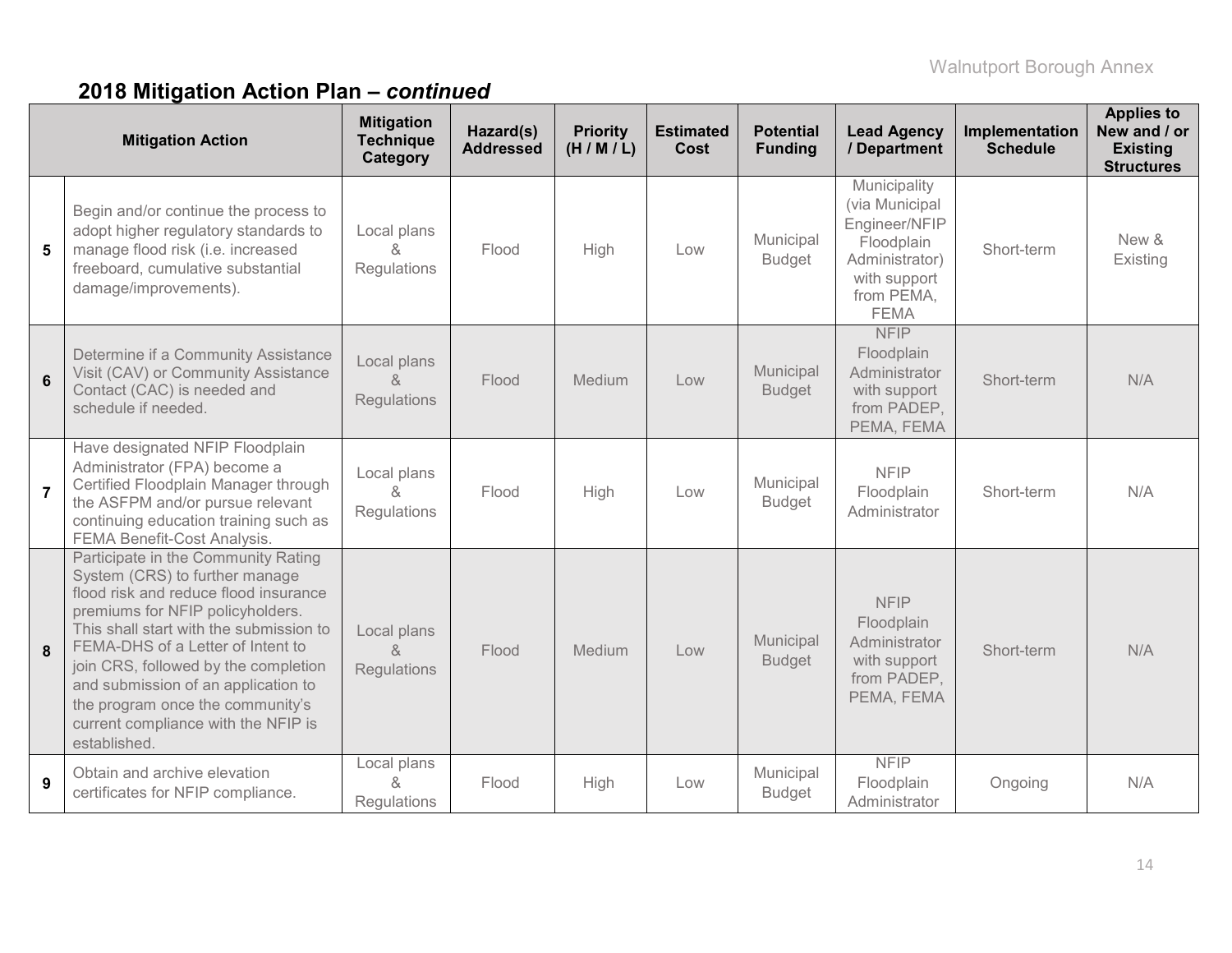| <b>Mitigation Action</b> |                                                                                                                                                                                                                                                                                   | <b>Mitigation</b><br><b>Technique</b><br>Category | Hazard(s)<br><b>Addressed</b> | <b>Priority</b><br>(H/M/L) | <b>Estimated</b><br><b>Cost</b>           | <b>Potential</b><br><b>Funding</b>                                                                        | <b>Lead Agency</b><br>/ Department                                                                                                                                               | Implementation<br><b>Schedule</b>                 | <b>Applies to</b><br>New and / or<br><b>Existing</b><br><b>Structures</b> |
|--------------------------|-----------------------------------------------------------------------------------------------------------------------------------------------------------------------------------------------------------------------------------------------------------------------------------|---------------------------------------------------|-------------------------------|----------------------------|-------------------------------------------|-----------------------------------------------------------------------------------------------------------|----------------------------------------------------------------------------------------------------------------------------------------------------------------------------------|---------------------------------------------------|---------------------------------------------------------------------------|
| 10                       | Continue to support the<br>implementation, monitoring,<br>maintenance, and updating of this<br>Plan, as defined in Section 7.0                                                                                                                                                    | All<br>Categories                                 | All Hazards                   | High                       | $Low -$<br>High (for<br>5-year<br>update) | Municipal<br>Budget,<br>possibly<br><b>FEMA</b><br>Mitigation<br>Grant<br>Funding for<br>5-year<br>update | Municipality<br>(via mitigation<br>planning point<br>of contacts)<br>with support<br>from Planning<br><b>Partners</b><br>(through their<br>Points of<br>Contact),<br><b>PEMA</b> | Ongoing                                           | New &<br>Existing                                                         |
| 11                       | Complete the ongoing updates of the<br><b>Comprehensive Emergency</b><br><b>Management Plans</b>                                                                                                                                                                                  | Local plans<br>&<br>Regulations                   | All Hazards                   | High                       | Low                                       | Municipal<br><b>Budget</b>                                                                                | Municipality<br>with support<br>from PEMA                                                                                                                                        | Ongoing                                           | New &<br>Existing                                                         |
| 12                       | Create/enhance/maintain mutual aid<br>agreements with neighboring<br>communities for continuity of<br>operations.                                                                                                                                                                 | All<br>Categories                                 | All Hazards                   | High                       | Low                                       | Municipal<br><b>Budget</b>                                                                                | Municipality<br>with support<br>from<br>Surrounding<br>municipalities<br>and County                                                                                              | Ongoing                                           | New &<br>Existing                                                         |
| 13                       | Develop and maintain capabilities to<br>process FEMA/PEMA paperwork<br>after disasters; qualified damage<br>assessment personnel - Improve<br>post-disaster capabilities - damage<br>assessment; FEMA/PEMA<br>paperwork compilation, submissions,<br>record keeping.              | Education<br>& Awareness                          | All Hazards                   | Medium                     | Medium                                    | Municipal<br><b>Budget</b>                                                                                | Municipality<br>with support<br>from County,<br>PEMA, FEMA                                                                                                                       | Short-term                                        | N/A                                                                       |
| 14                       | Work with regional agencies (i.e.<br>County and PEMA) to help develop<br>damage assessment capabilities at<br>the local level through such things as<br>training programs, certification of<br>qualified individuals (e.g. code<br>officials, floodplain managers,<br>engineers). | Education<br>& Awareness                          | All Hazards                   | Medium                     | Medium                                    | Municipal<br>Budget,<br><b>FEMA</b><br><b>HMA</b> grant<br>programs                                       | Municipality<br>with support<br>from County,<br><b>PEMA</b>                                                                                                                      | Short-,<br>long-term<br>(depending on<br>funding) | N/A                                                                       |